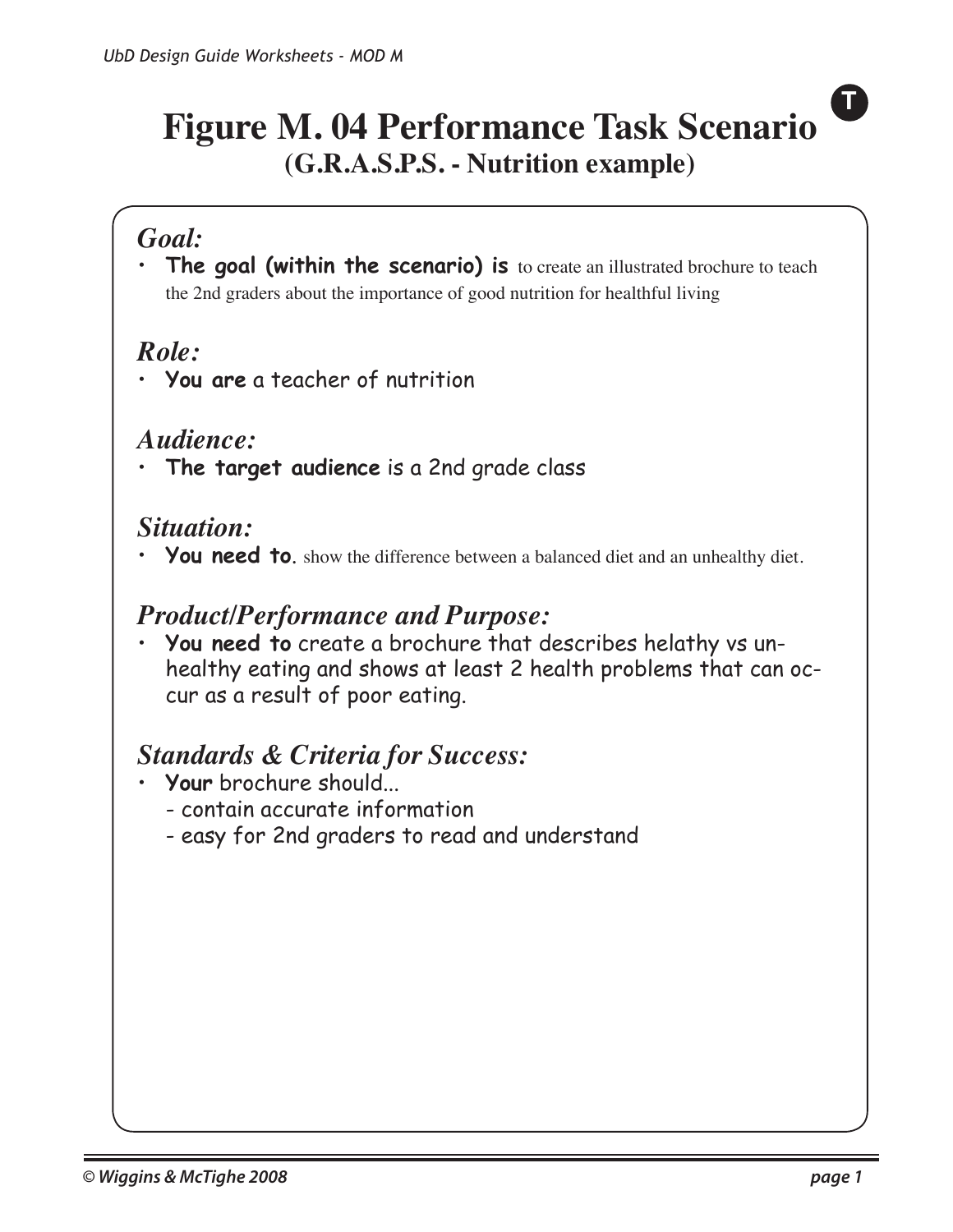## **Figure M. 05 Performance Task Scenario (G.R.A.S.P.S. - Nutrition example TASK #2)**

#### *Goal:*

•  **The goal is to create a menu for the 3-day trip to the Outdoor Ed. Center**.

#### *Role:*

• **You are** a menu advisor

#### *Audience:*

• **The target audience** The Outdoor Center Director (and your peers)

#### *Situation:*

•  **You need to** propose a nutrtionally-balanced and tasy menu, within budfget, for 3 days of camping by the entire class.

## *Product/Performance and Purpose:*

- **Menu** plan for three days, including the 3 main meals and 3 snacks (a.m., p.m., and campfire).
- **Letter** to the director explaining how your menu meets the USDA nutritional guidelines. Include a chart showing a breakdown of the fat, protein, carbohydrates, vitamins, minerals, and calories. Explain how you made it as tasty as possible.

## *Standards & Criteria for Success:*

- healthy and tasty menu
- well written and well supported letter.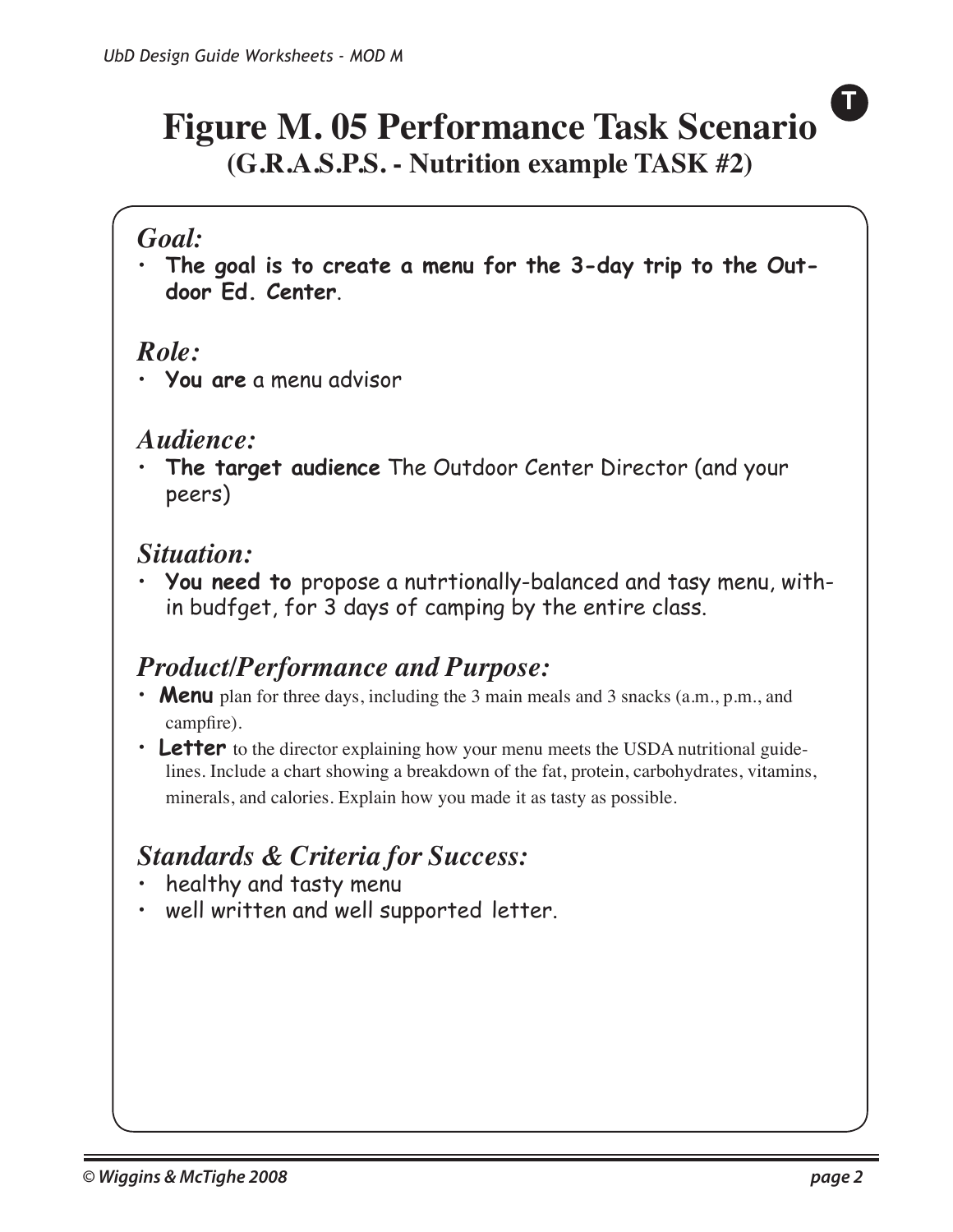## **Figure M. 06 Performance Task Scenario (G.R.A.S.P.S. - mathematics example)**

### *Goal:*

•  **The goal (within the scenario) is to** minimize costs for shipping bulk quantities of M&Ms.

### *Role:*

• **You are** an engineer in the packaging department of the M&M Candy Company.

#### *Audience:*

• **The target audience** is non-engineer company executives.

#### *Situation:*

•  **You need to** convince penny-pinching company officers that your container design will provide cost-effective use of the given materials, maximize shipping volume of bulk quantities of M&Ms, and be safe to transport.

#### *Product/Performance and Purpose:*

• **You need to** design a shipping container from given materials for the safe and cost-effective shipping of the M&Ms. Then you will prepare a written proposal in which you include a diagram and show mathematically how your container design provides effective use of the given materials and maximizes the shipping volume of the M&Ms.

## *Standards & Criteria for Success:*

- **Your** container proposal should...
	- provide cost-effective use of the given materials
	- maximize shipping volume of bulk quantities of M&Ms
	- be safe to transport
- **Your** models must make the mathematical case.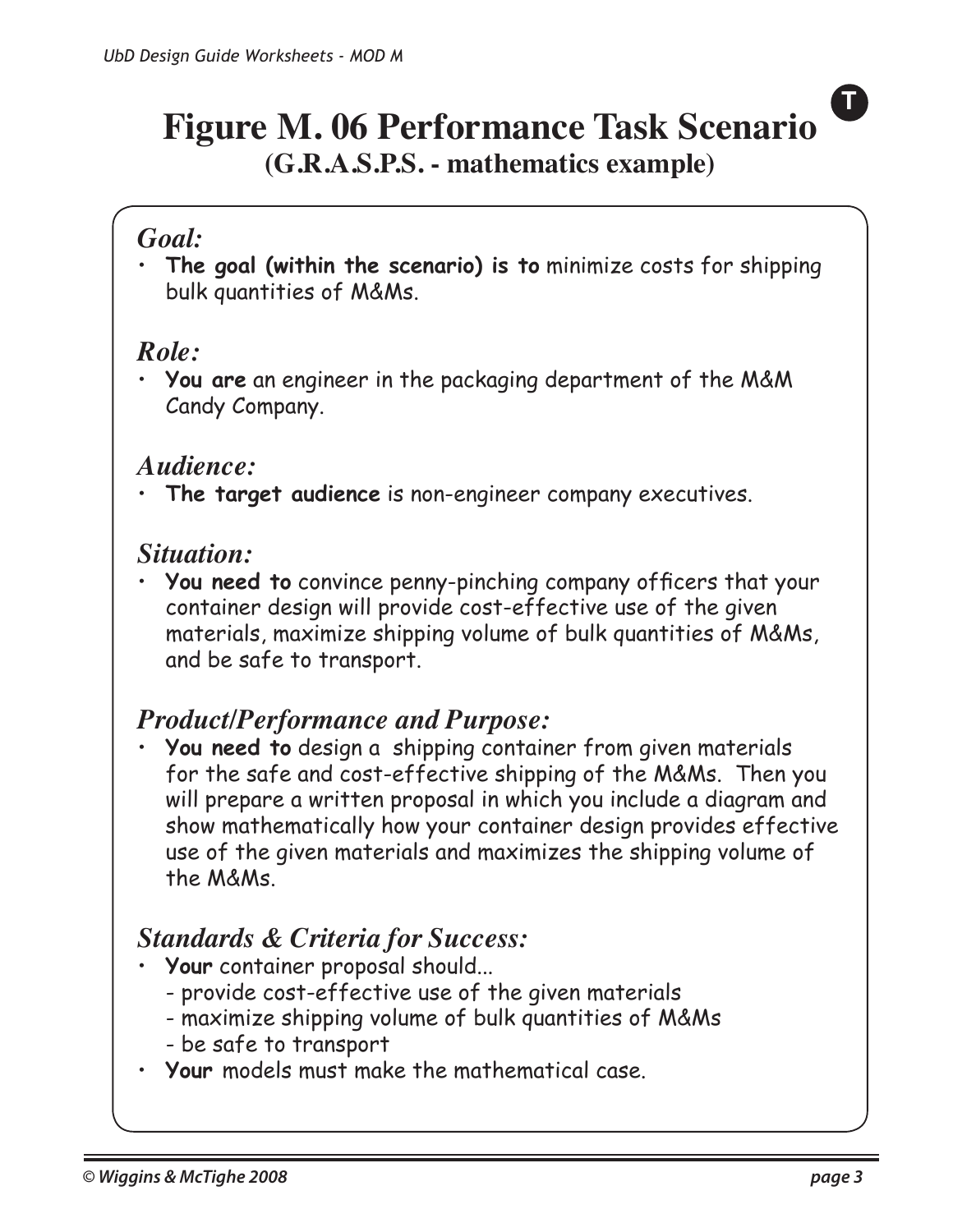## **Figure M.07 Performance Task Scenario (G.R.A.S.P.S. - social studies example)**

### *Goal:*

•  **Your goal is to** help a group of foreign visitors understand the key historic, geographic and economic features of our region.

### *Role:*

• **You are** an intern at the Regional Office of Tourism.

#### *Audience:*

• **The audience** is a group of nine foreign visitors (who speak English).

### *Situation:*

•  **You have been asked to** develop a plan, including a budget, for a four-day tour of the region. Plan your tour so that the visitors are shown sites that best illustrate the key historical, geographic and economic features of our region.

## *Product/Performance and Purpose:*

• **You need to** prepare a written tour itinerary and a budget for the trip. You should include an explanation of why each site was selected and how it will help the visitors understand the key historic, geographic and economic features of our region. Include a map tracing the route for the tour.

[Optional: Provide a budget for the trip.]\*

### *Standards & Criteria for Success:*

- **Your** proposed tour plan **needs to include...**
	- an itinerary and route map
	- the key historical, geographic and economic features of the region
	- a clear rationale for the selected sites
	- \*- accurate and complete budget figures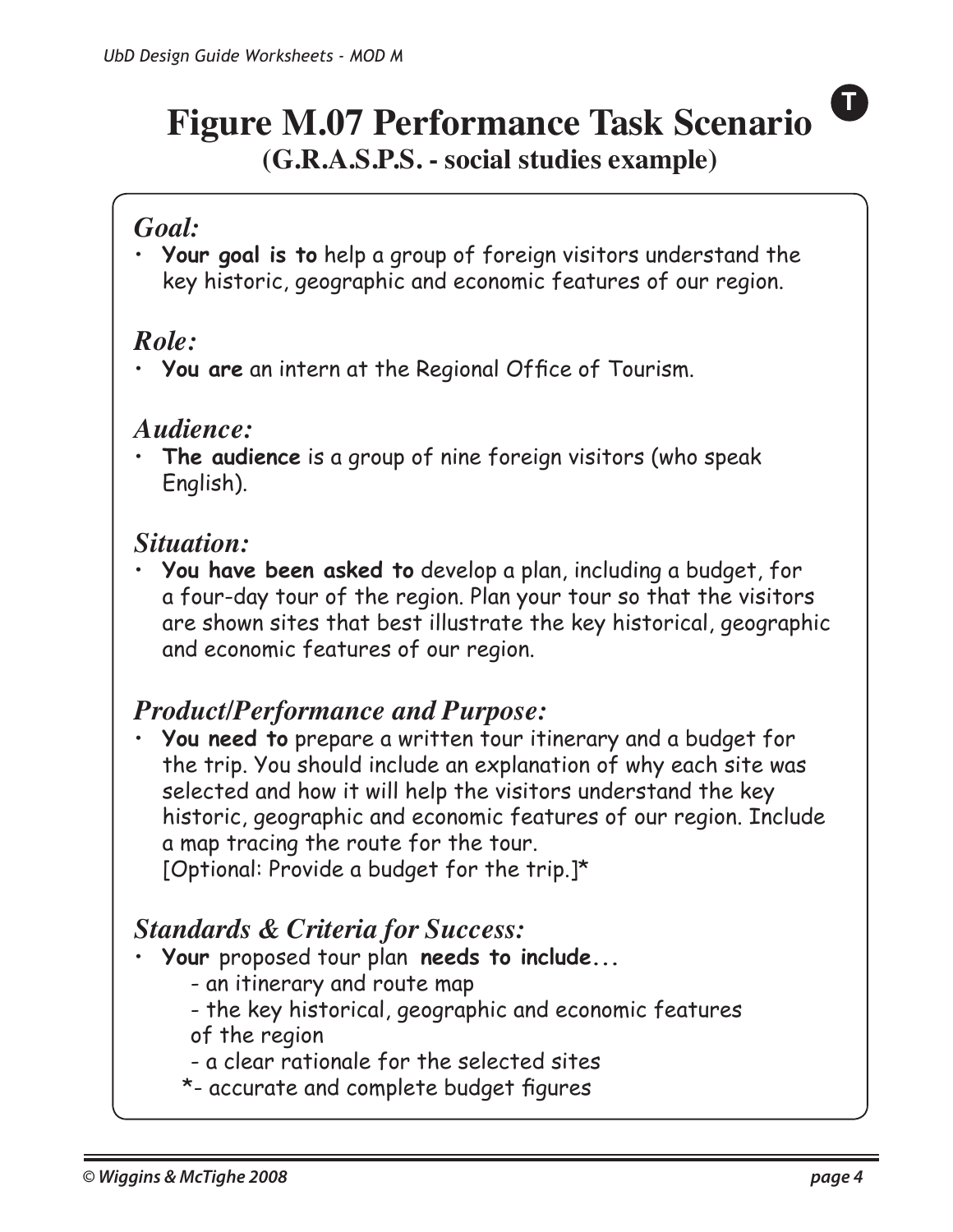## **Figure M.08 Task Scenario Builder (G.R.A.S.P.S.)**

Consider the following set of stem statements as you construct a scenario for a performance task. Refer to the previous idea sheets to help you brainstorm possible scenarios. (Note: These are idea starters. Resist the urge to fill in all of the blanks.)

#### *Goal :*

| Goal :     |                                                                                                                                                                                                                                                                                                                                                                                                         |
|------------|---------------------------------------------------------------------------------------------------------------------------------------------------------------------------------------------------------------------------------------------------------------------------------------------------------------------------------------------------------------------------------------------------------|
|            | Your task is $\frac{1}{\sqrt{1-\frac{1}{2}}\sqrt{1-\frac{1}{2}}\sqrt{1-\frac{1}{2}}\sqrt{1-\frac{1}{2}}\sqrt{1-\frac{1}{2}}\sqrt{1-\frac{1}{2}}\sqrt{1-\frac{1}{2}}\sqrt{1-\frac{1}{2}}\sqrt{1-\frac{1}{2}}\sqrt{1-\frac{1}{2}}\sqrt{1-\frac{1}{2}}\sqrt{1-\frac{1}{2}}\sqrt{1-\frac{1}{2}}\sqrt{1-\frac{1}{2}}\sqrt{1-\frac{1}{2}}\sqrt{1-\frac{1}{2}}\sqrt{1-\frac{1}{2}}\sqrt{1-\frac{1}{2}}\sqrt{1$ |
|            |                                                                                                                                                                                                                                                                                                                                                                                                         |
|            |                                                                                                                                                                                                                                                                                                                                                                                                         |
|            | The obstacle(s) to overcome is (are)                                                                                                                                                                                                                                                                                                                                                                    |
| Role:      |                                                                                                                                                                                                                                                                                                                                                                                                         |
|            | You are                                                                                                                                                                                                                                                                                                                                                                                                 |
|            |                                                                                                                                                                                                                                                                                                                                                                                                         |
|            |                                                                                                                                                                                                                                                                                                                                                                                                         |
| Audience:  |                                                                                                                                                                                                                                                                                                                                                                                                         |
|            | Your client(s) is (are) $\overline{\qquad \qquad }$                                                                                                                                                                                                                                                                                                                                                     |
|            |                                                                                                                                                                                                                                                                                                                                                                                                         |
|            |                                                                                                                                                                                                                                                                                                                                                                                                         |
| Situation: |                                                                                                                                                                                                                                                                                                                                                                                                         |
| $\bullet$  |                                                                                                                                                                                                                                                                                                                                                                                                         |
|            | <b>Product/Performance and Purpose:</b><br>You will create a                                                                                                                                                                                                                                                                                                                                            |
|            |                                                                                                                                                                                                                                                                                                                                                                                                         |
| $\bullet$  |                                                                                                                                                                                                                                                                                                                                                                                                         |
|            | so that contact the contact of the contact of the contact of the contact of the contact of the contact of the contact of the contact of the contact of the contact of the contact of the contact of the contact of the contact                                                                                                                                                                          |
|            | <b>Standards &amp; Criteria for Success:</b>                                                                                                                                                                                                                                                                                                                                                            |
|            |                                                                                                                                                                                                                                                                                                                                                                                                         |
|            | Your product must meet the following standards __________________________________                                                                                                                                                                                                                                                                                                                       |
|            | A successful result will                                                                                                                                                                                                                                                                                                                                                                                |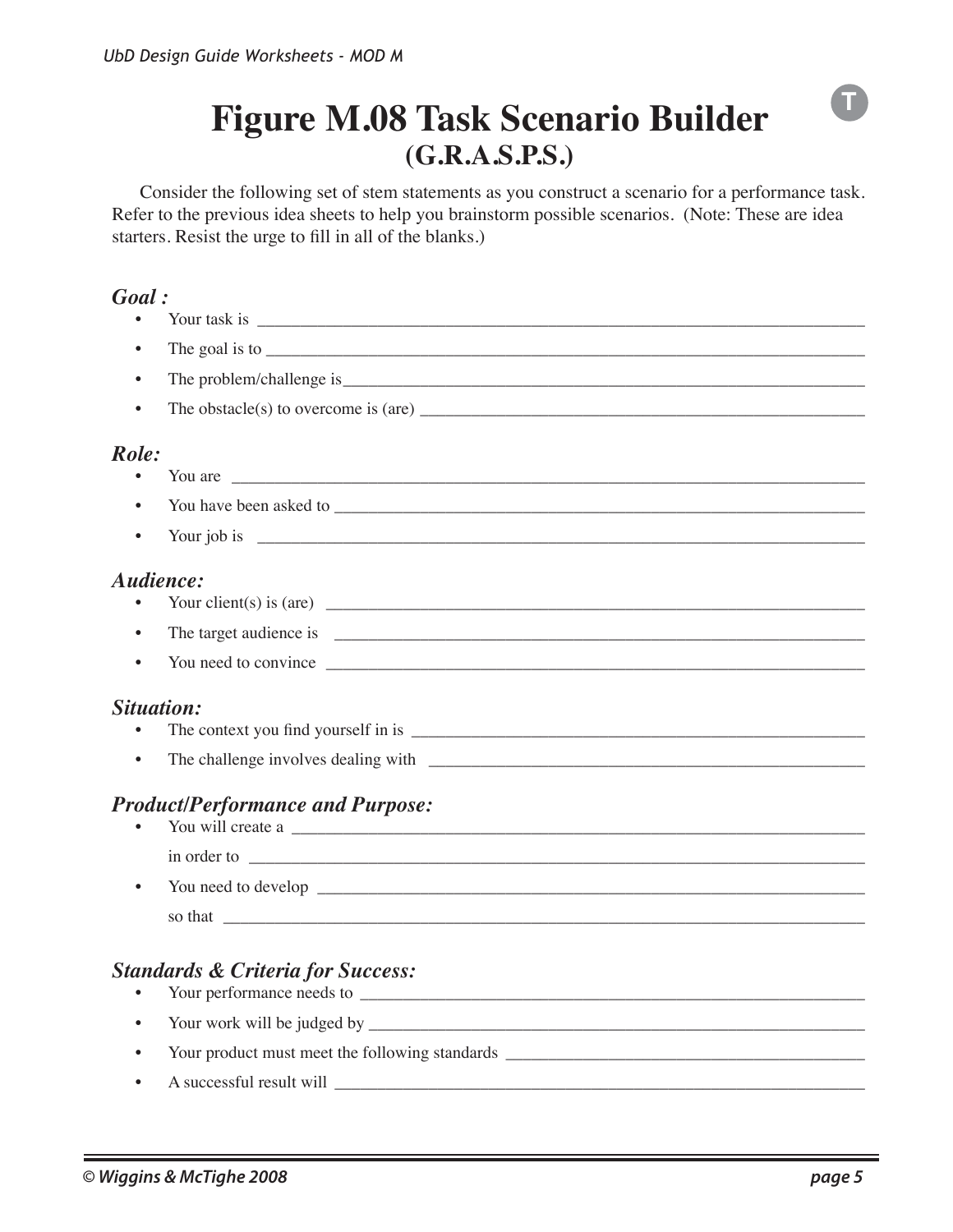# **Figure M.09 Alternate Task Starter**

#### **Scenario**

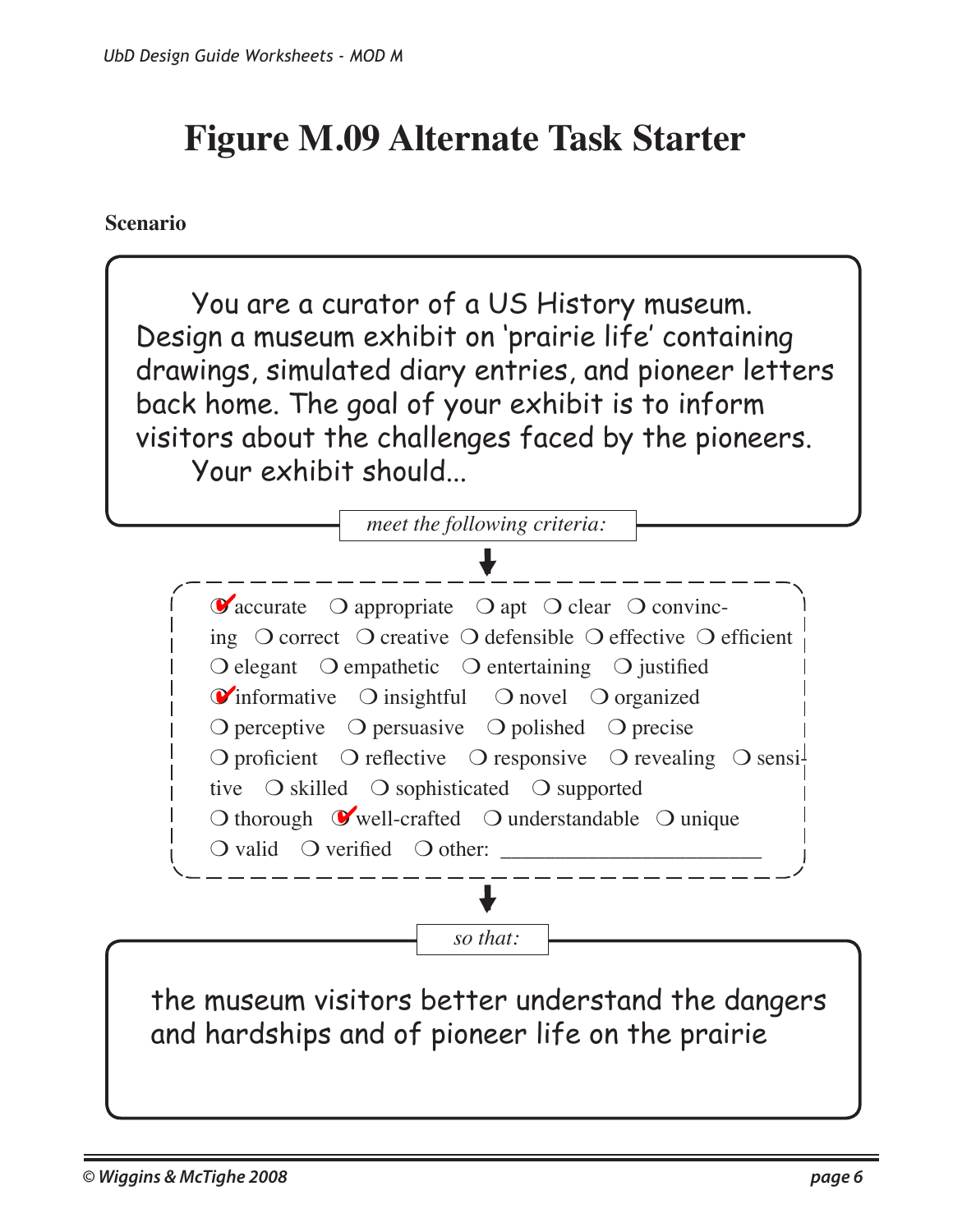# **Figure M.10 Alternate Approach to Tasks**

**Scenario**

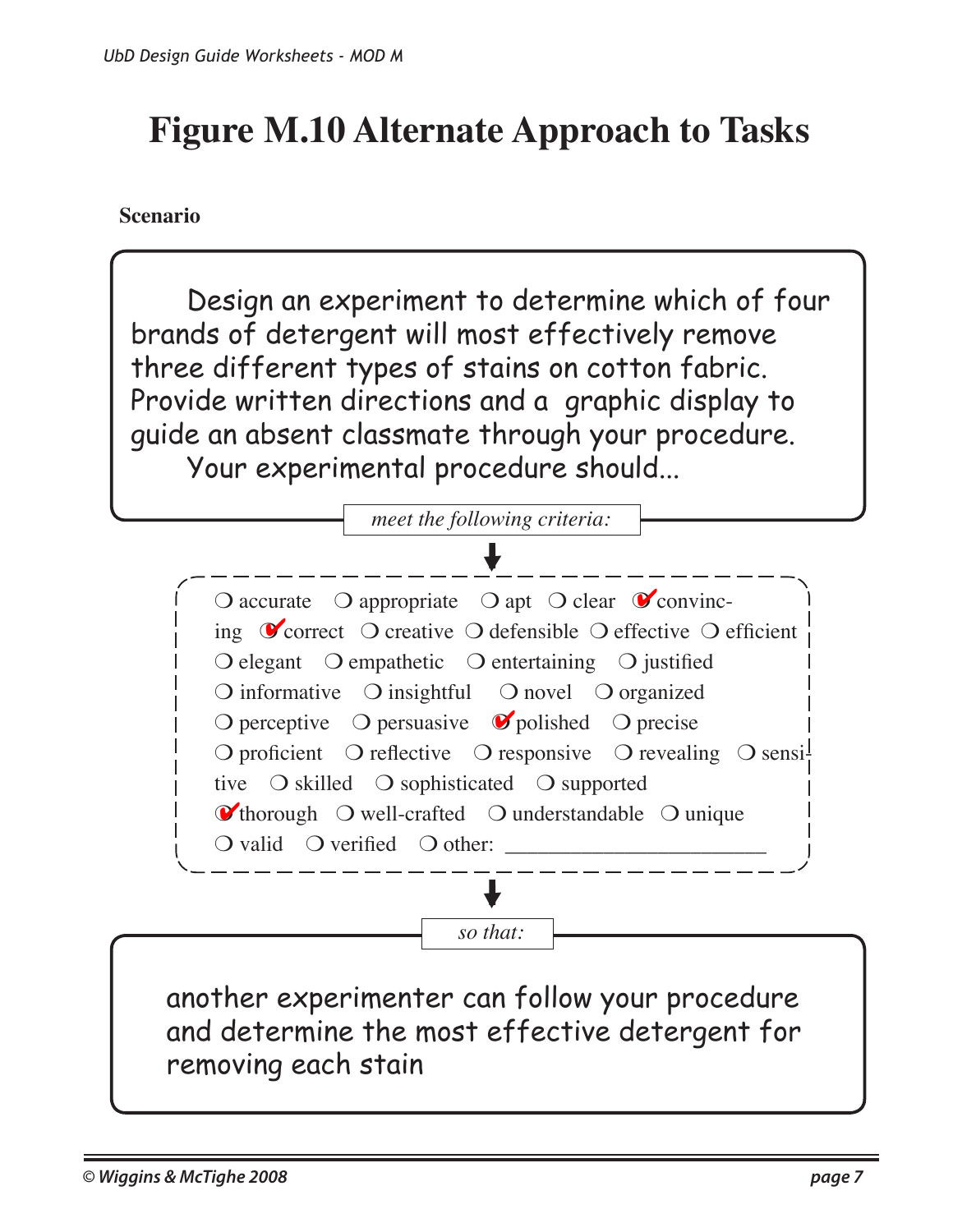# **Figure M. 11 - Ideas for Performance Tasks**

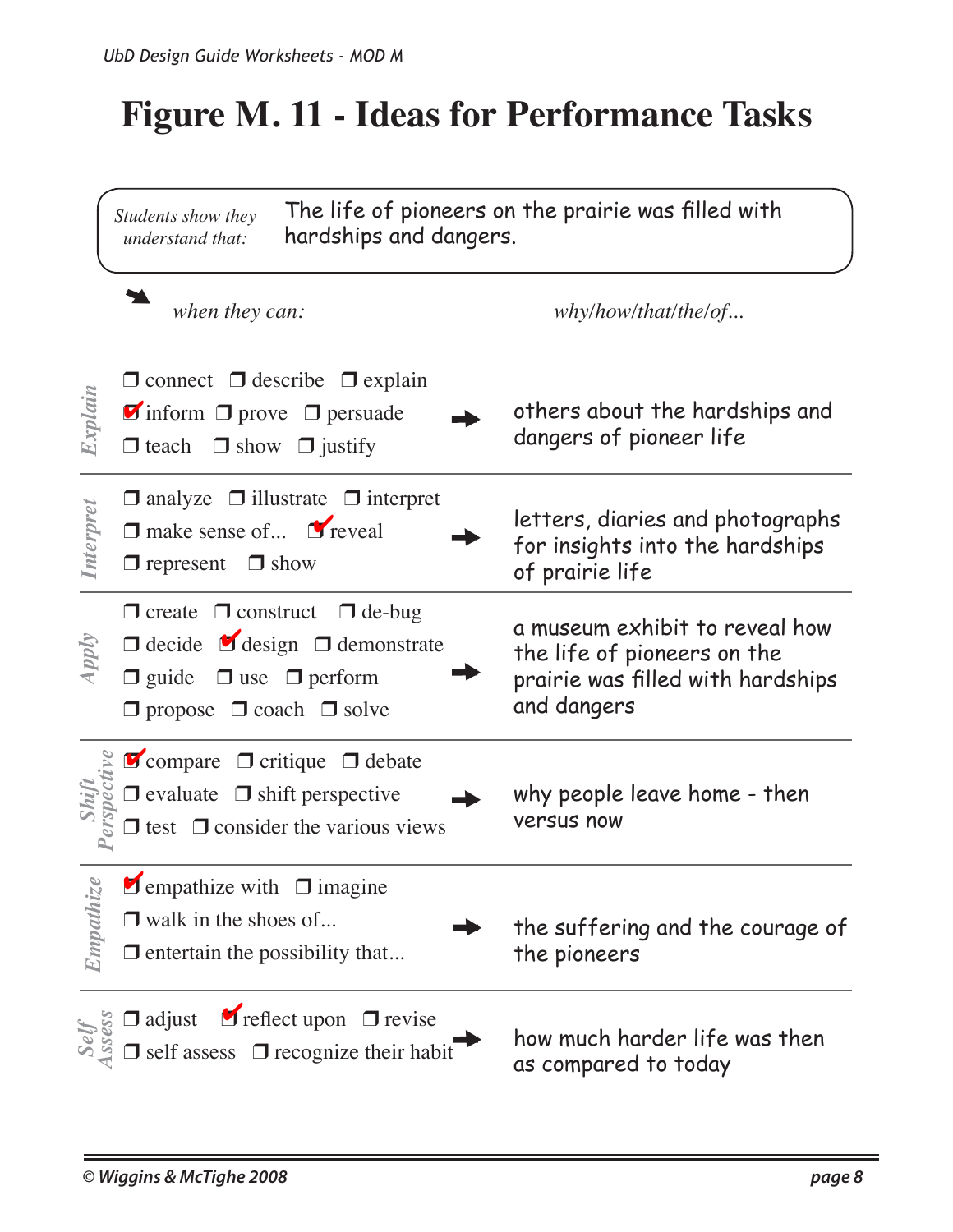**Figure M. 12 STUDENT ROLES and AUDIENC-**

- $\bigcirc$   $\Box$  actor
- $\cap$   $\Box$  advertiser
- ❍ ❑ artist/illustrator

*UbD Design Guide Worksheets - MOD M*

- $\bigcirc$   $\square$  author
- $\bigcirc$   $\square$  biographer
- $\bigcirc$   $\Box$  board member
- $\bigcirc$   $\square$  boss
- $\bigcirc$   $\Box$  boy/girl scout
- ❍ ❑ businessperson
- $\bigcirc$   $\Box$  candidate
- ❍ ❑ carpenter
- ❍ ❑ cartoon character
- ❍ ❑ cartoonist
- $\bigcirc$   $\Box$  caterer
- $\bigcirc$   $\Box$  celebrity
- $\bigcirc$   $\Box$  chairperson
- $\bigcirc$   $\Box$  chef
- ❍ ❑ choreographer
- $\bigcirc$   $\square$   $\mathcal{C}$  EO
- $\bigcirc$   $\Box$  coach
- $\bigcirc$   $\Box$  community members
- ❍ ❑ composer
- ❍ ❑ clients/customer
- $\bigcirc$   $\Box$  construction worker
- ❍ ❑ dancer
- $\bigcirc$   $\Box$  designer
- $\bigcirc$   $\Box$  detective
- $\bigcirc$   $\Box$  editor
- $\bigcirc$   $\Box$  elected official
- $\bigcirc$   $\Box$  embassy staff
- $\bigcirc$   $\Box$  engineer
- $\bigcirc$   $\square$  expert (in
- $\bigcirc$   $\square$  eye witness
- $\bigcirc$   $\square$  family member
- ❍ ❑ farmer
- ❍ ❑ filmmaker
- $\bigcirc$   $\square$  firefighter
- ❍ ❑ forest ranger
- $\bigcirc$   $\Box$  friend
- $\bigcirc$   $\square$  geologist
- $\bigcirc$   $\Box$  government official
- ❍ ❑ historian
- $\bigcirc$   $\Box$  historical figure
- $\cap$   $\square$  illustrator
- $\cap$   $\square$  intern
- $\bigcirc$   $\Box$  interviewer
- $\cap$   $\square$  inventor
- $\bigcirc$   $\Box$  judge
- $\bigcirc$   $\square$  jury
- ❍ ❑ lawyer
- ❍ ❑ library patron
- ❍ ❑ literary critic
- ❍ ❑ lobbyist
- $\bigcirc$   $\square$  meteorologist
- $\bigcirc$   $\Box$  museum director/
	- curator
- $\bigcirc$   $\square$  museum goer
- $\bigcirc$   $\Box$  neighbor
- $\bigcirc$   $\Box$  newscaster
- $\bigcirc$   $\Box$  novelist
- $\bigcirc$   $\square$  nutritionist
- $\bigcirc$   $\Box$  panelist
- $\bigcirc$   $\Box$  parent
- ❍ ❑ park ranger

*© Wiggins & McTighe 2008 page 9*

- $\bigcirc$   $\Box$  pen pal
- $\bigcirc$   $\square$  photographer
- $\bigcirc$   $\square$  pilot
- $\bigcirc$   $\square$  playwright
- $\bigcirc$   $\square$  poet
- ❍ ❑ policeman/woman
- $\bigcirc$   $\Box$  pollster
- $\bigcirc$   $\Box$  radio listener
- $\bigcirc$   $\Box$  reader
- ❍ ❑ reporter
- ❍ ❑ researcher
- ❍ ❑ reviewer
- $\bigcirc$   $\square$  sailor
- $\bigcirc$   $\Box$  school official
- $\cap$   $\Box$  scientist
- $\bigcirc$   $\Box$  ship's captain
- $\bigcirc$   $\Box$  social scientist
- $\bigcirc$   $\Box$  social worker
- $\bigcirc$   $\Box$  statistician
- $\bigcirc$   $\square$  storyteller
- $\bigcirc$   $\Box$  student
- $\bigcirc$   $\square$  taxi driver
- $\bigcirc$   $\Box$  teacher
- $\bigcirc$   $\Box$  t.v. viewer
- $\bigcirc$   $\square$  tour guide
- $\bigcirc$   $\Box$  trainer
- $\bigcirc$   $\Box$  travel agent
- $\bigcirc$   $\Box$  traveler
- $\bigcirc$   $\Box$  t.v./movie character
- $\bigcirc$   $\Box$  tutor
- ❍ ❑ viewer
- $\bigcirc$   $\square$  visitor
- $\bigcirc$   $\Box$  website designer
- ❍ ❑ zoo keeper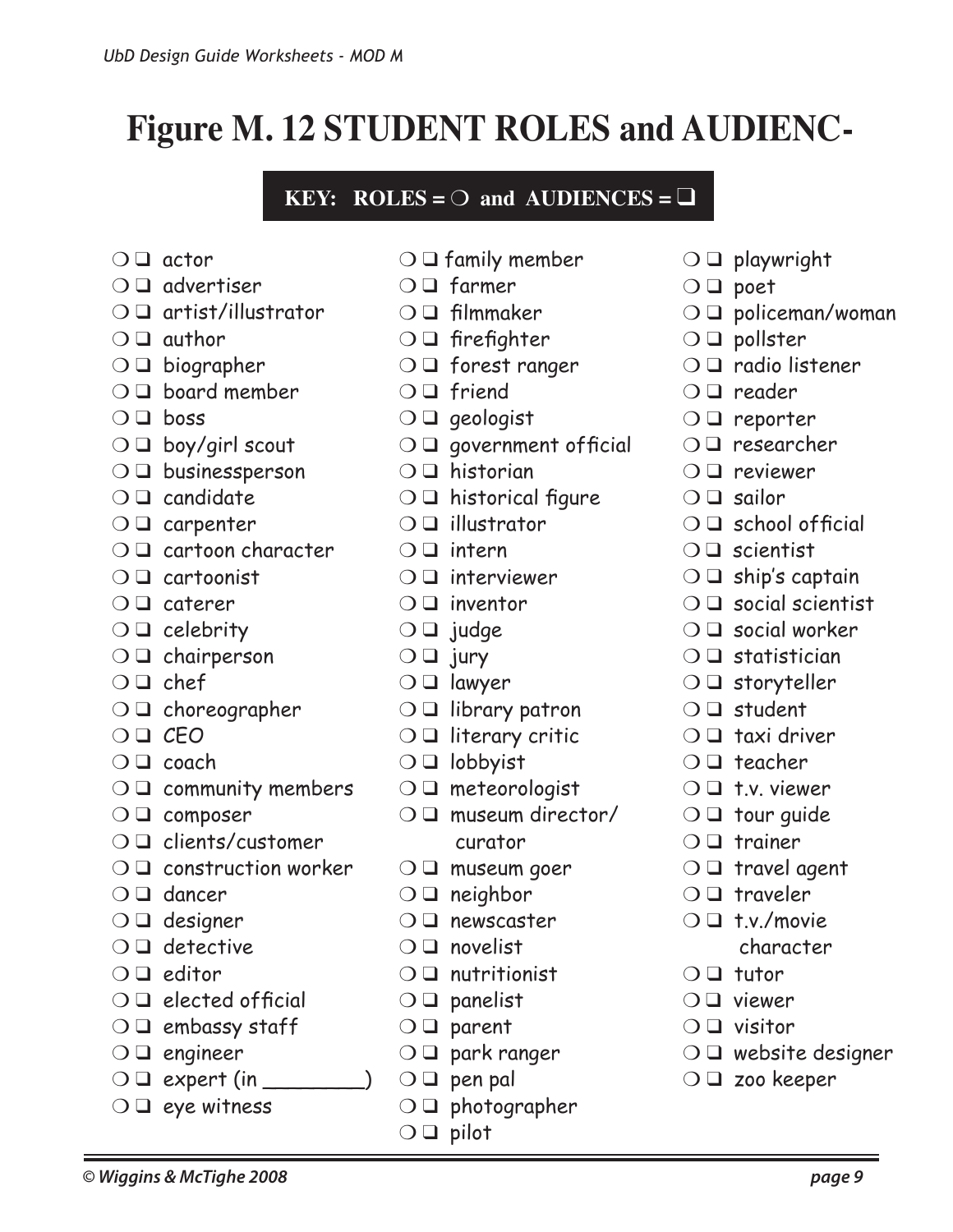# **Figure M. 13 Possible Products and Performances**

What student **product(s)** and/or **performance(s)** will provide appropriate evidence of understanding and/or proficiency? The following lists offer possibilities. (Remember that student products and performances should be framed by an explicit purpose or goal and an identified audience.)

|                                                                                                                                                                                                                                                                                                                                                                                                                                                                                                                                                                                                                                                                  | performances should be framed by an explicit purpose or goal and an identified addictive.)                                                                                                                                                                                                                                                                                                                                                                          |                                                                                                                                                                                                                                                                                                                                                                                                                                                                                                                                                                                                          |
|------------------------------------------------------------------------------------------------------------------------------------------------------------------------------------------------------------------------------------------------------------------------------------------------------------------------------------------------------------------------------------------------------------------------------------------------------------------------------------------------------------------------------------------------------------------------------------------------------------------------------------------------------------------|---------------------------------------------------------------------------------------------------------------------------------------------------------------------------------------------------------------------------------------------------------------------------------------------------------------------------------------------------------------------------------------------------------------------------------------------------------------------|----------------------------------------------------------------------------------------------------------------------------------------------------------------------------------------------------------------------------------------------------------------------------------------------------------------------------------------------------------------------------------------------------------------------------------------------------------------------------------------------------------------------------------------------------------------------------------------------------------|
| Written                                                                                                                                                                                                                                                                                                                                                                                                                                                                                                                                                                                                                                                          | <b>Oral</b>                                                                                                                                                                                                                                                                                                                                                                                                                                                         | <b>Visual</b>                                                                                                                                                                                                                                                                                                                                                                                                                                                                                                                                                                                            |
| $\bigcirc$ advertisement<br>$\bigcirc$ biography<br>$\bigcirc$ book report/review<br>$\bigcirc$ brochure<br>$\bigcirc$ collection<br>$\bigcirc$ crossword puzzle<br>$\bigcirc$ editorial<br>$\bigcirc$ essay<br>$\bigcirc$ experiment record<br>$\bigcirc$ historical fiction<br>$\bigcirc$ journal<br>$\bigcirc$ lab report<br>$\bigcirc$ letter<br>$\bigcirc$ log<br>$\bigcirc$ magazine article<br>$\bigcirc$ memo<br>$\bigcirc$ newscast<br>$\bigcirc$ newspaper article<br>$\bigcirc$ play<br>$\bigcirc$ poem<br>$\bigcirc$ position paper<br>$\bigcirc$ proposal<br>$\bigcirc$ research report<br>$\bigcirc$ script<br>$\bigcirc$ story<br>$\bigcirc$ test | $\bigcirc$ audiotape<br>$\bigcirc$ conversation<br>$\bigcirc$ debate<br>$\bigcirc$ discussion<br>$\bigcirc$ dramatization<br>$\bigcirc$ dramatic reading<br>$\bigcirc$ interview<br>$\bigcirc$ radio script<br>$\bigcirc$ oral presentation<br>$\bigcirc$ oral report<br>$\bigcirc$ poetry reading<br>$\bigcirc$ puppet show<br>$\bigcirc$ rap<br>$\bigcirc$ skit<br>$\bigcirc$ speech<br>$\bigcirc$ song<br>$\bigcirc$ teach a lesson<br>O other: ________________ | $\bigcirc$ advertisement<br>$\bigcirc$ banner<br>$\bigcirc$ cartoon<br>$\bigcirc$ collage<br>$\circlearrowleft$ computer graphic<br>$\bigcirc$ data display<br>$\bigcirc$ design<br>$\bigcirc$ diagram<br>$\bigcirc$ diorama<br>$\bigcirc$ display<br>$\bigcirc$ drawing<br>$\bigcirc$ filmstrip<br>O flyer<br>$\bigcirc$ game<br>$\bigcirc$ graph<br>$\bigcirc$ map<br>$\bigcirc$ model<br>O Power Point show<br>$\bigcirc$ photograph<br>$\bigcirc$ questionnaire<br>$\bigcirc$ painting<br>○ poster<br>$\bigcirc$ scrapbook<br>$\bigcirc$ sculpture<br>$\bigcirc$ slide show<br>$\bigcirc$ storyboard |
| $\bigcirc$ web site                                                                                                                                                                                                                                                                                                                                                                                                                                                                                                                                                                                                                                              |                                                                                                                                                                                                                                                                                                                                                                                                                                                                     | $\bigcirc$ videotape<br>$\bigcirc$ web site                                                                                                                                                                                                                                                                                                                                                                                                                                                                                                                                                              |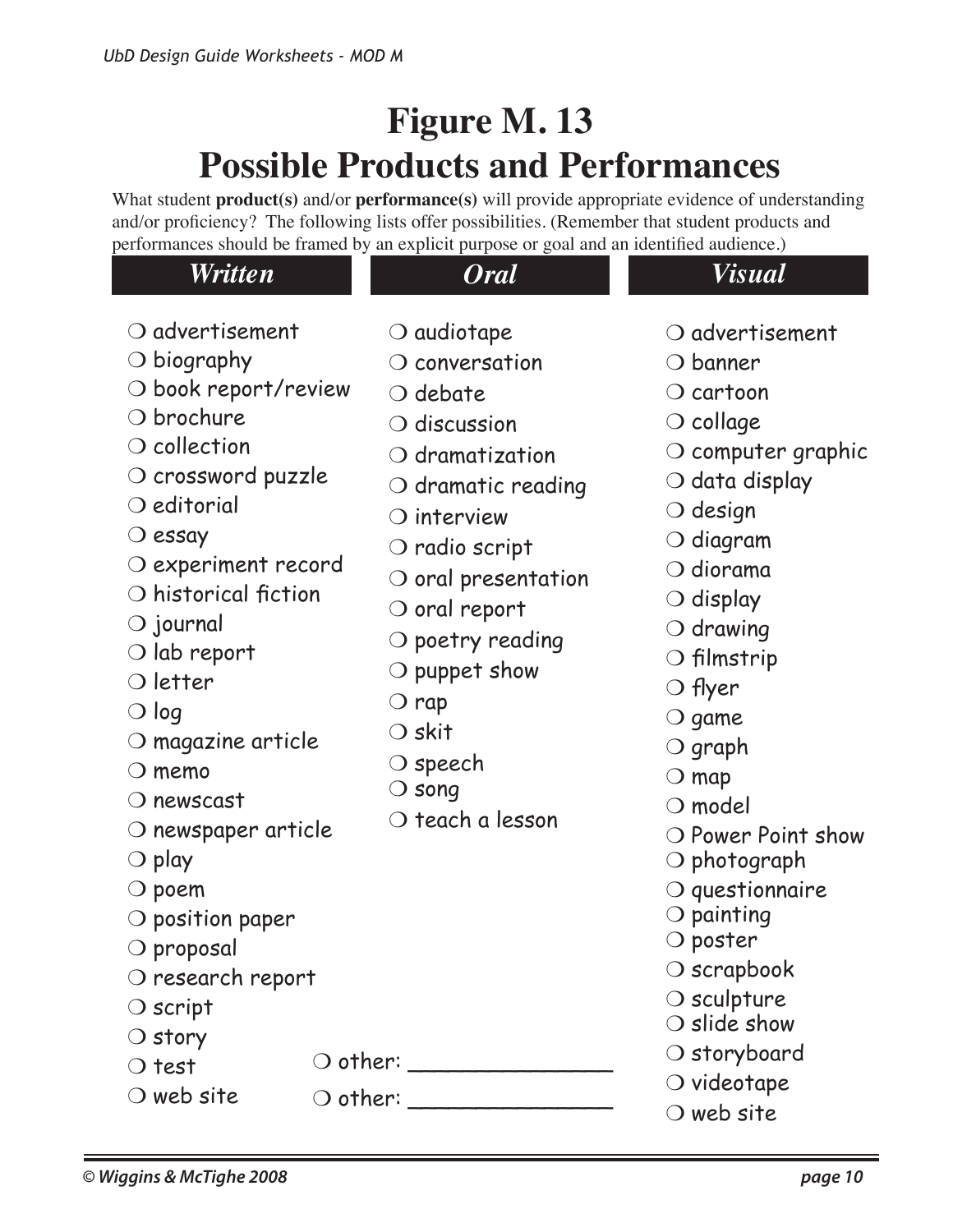# **M. 16 A Collection of Assessment Evidence**

(example - unit on Nutrition - grades 5-6)

#### **Performance Tasks:**

You Are What You Eat – Students create an illustrated brochure to teach younger children about the importance of good nutrition for healthful living.

Chow Down – Students develop a 3-day menu for meals and snacks for an upcoming Outdoor Education camp experience. They write a letter to the camp director to explain why their menu should be selected (by showing that it meets the USDA Food Pyramid recommendations, yet tasty enough for the students).

#### **Other Evidence:**

(e.g., tests, quizzes, prompts, work samples, observations, etc.)

Quiz 1 - the food groups

Quiz 2 - the USDA Food Pyramid

Prompt - Describe two health problems that could arise as a result of poor nutrition and explain how these could be avoided.

#### **Student Self-Assessment and Reflection:**

- 1. self assess the brochure, You are What You Eat
- 2. self assess the camp menu, Chow Down
- 3. self assess the extent to which you "eat healthy" at the end of unit (compared to the beginning)

**SA**

**T**

**OE**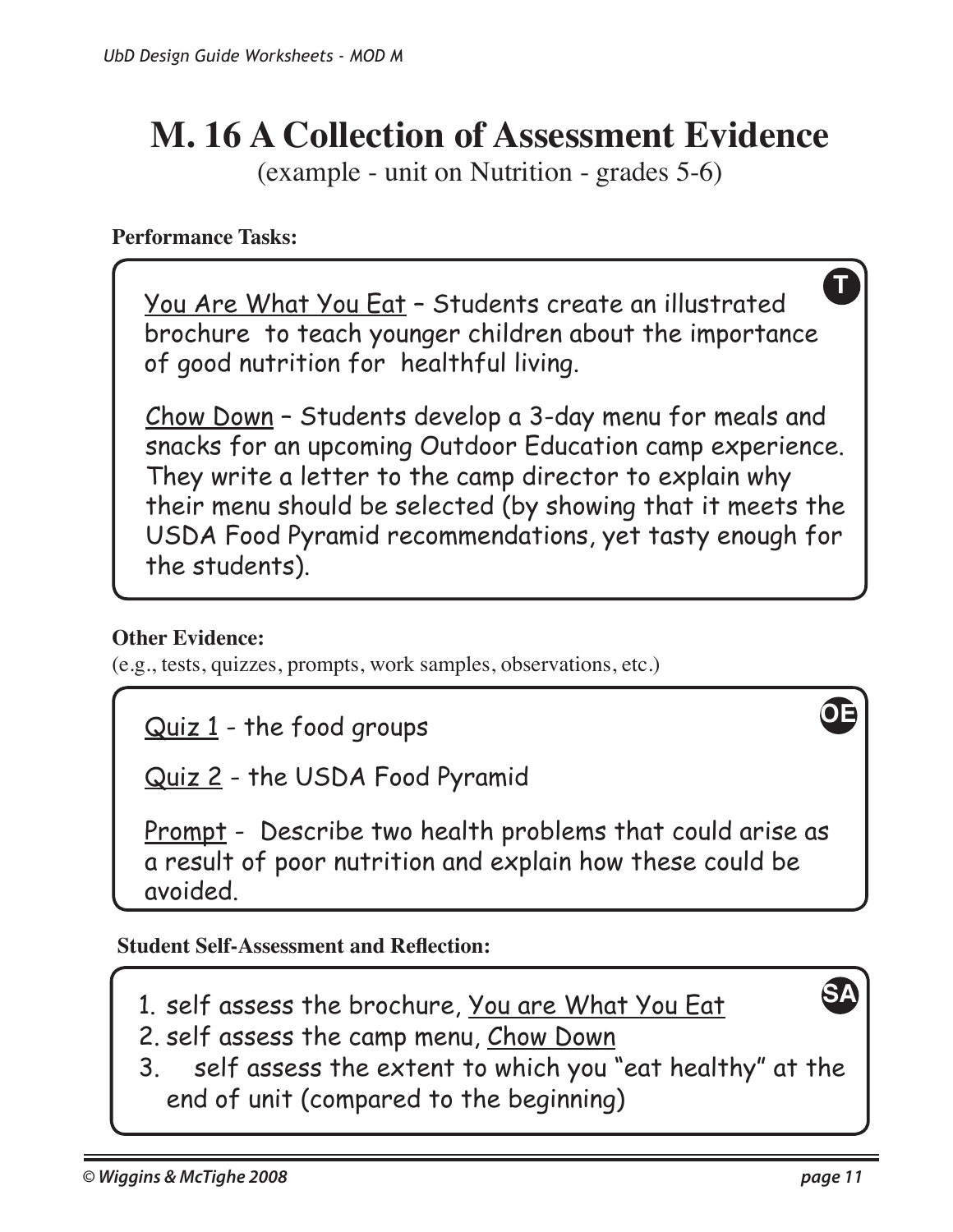# **M. 17 Check: Is every desired result assessed?**

For every desired result, you need one or more assessments. Use the sheet below to identify the corresponding number(s) of each STAGE 1 element next to the assessment(s) designed to provide evidence of it.

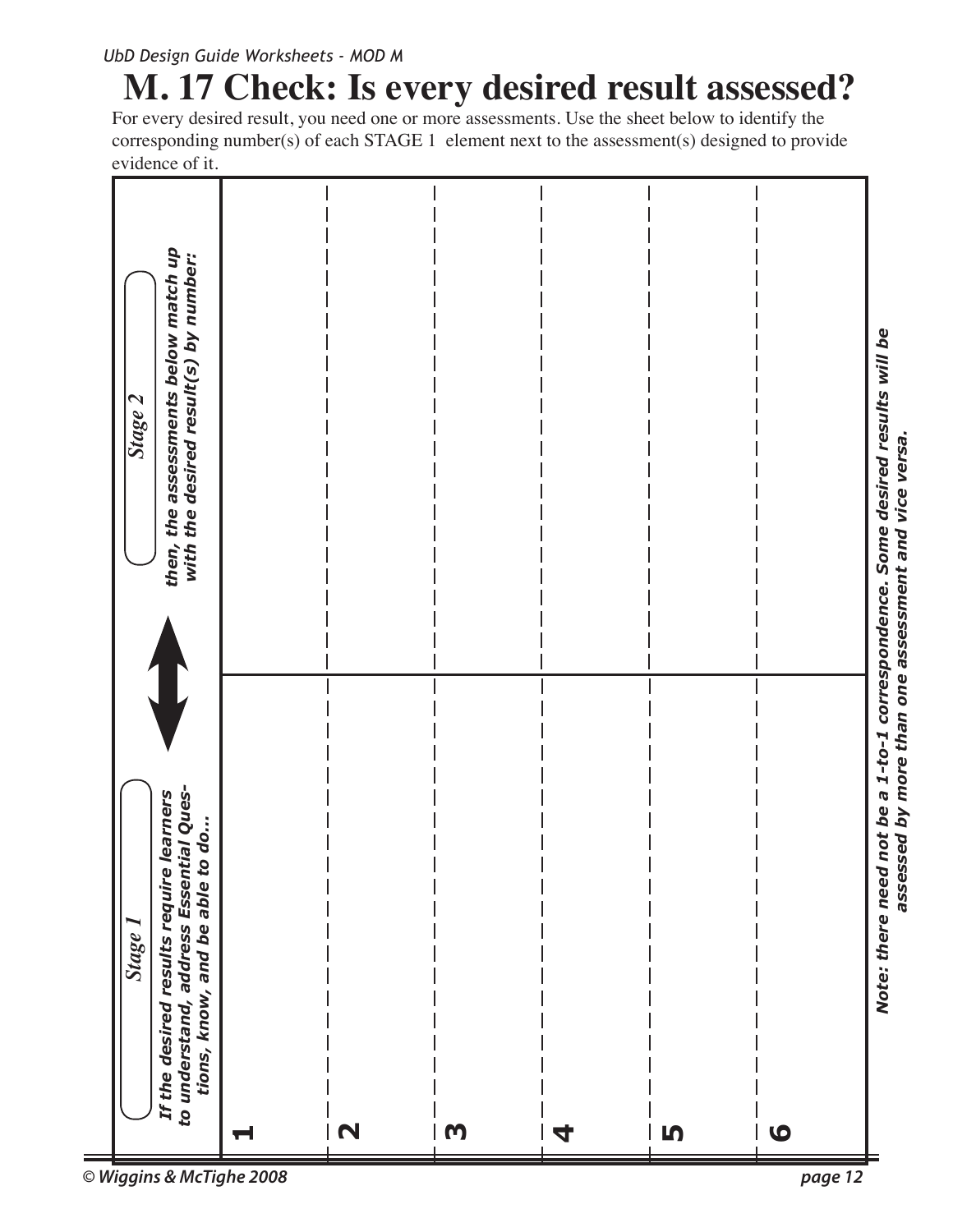## **Figure M. 18 - Design Checklist – Stage 2**

#### **Performance Task(s)**

- 1. The performance task(s) in Box T is/are aligned with one or more desired results in Stage 1. The task(s) will yield appropriate evidence of the identified understanding(s).
- 2. The task(s) involve(s) a complex, real-world (i.e., "authentic") application of the identified knowledge, skill, and understandings.
- 3. The task(s) is/are written in the G.R.A.S.P.S. form.
- 4. The task(s) allow(s) students to demonstrate understanding with some choice/options/variety in the performances and/or products.
- 5. \_\_\_\_\_ The task(s) are *not likely to be performed well* without a clear grasp of the understandings the task is meant to assess.
- 6. The task(s) require(s) one or more of the six facets of understandings.
- 7. \_\_\_\_\_ The scoring rubric(s) include(s) distinct traits of understanding *and* success ful performance.
- 8. The scoring rubric(s) highlight what is appropriate, given the evidence needs suggested by the Desired Results of Stage 1.

#### **Other Evidence OE**

- 9. \_\_\_\_\_ Other appropriate evidence has been identified in summary form (e.g., key quizzes, exams, student self-assessments, etc.) to supplement the evidence provided by the performance task(s) .
- 10. \_\_\_\_\_ Students are given the opportunity to self-assess and reflect upon their learning and performance.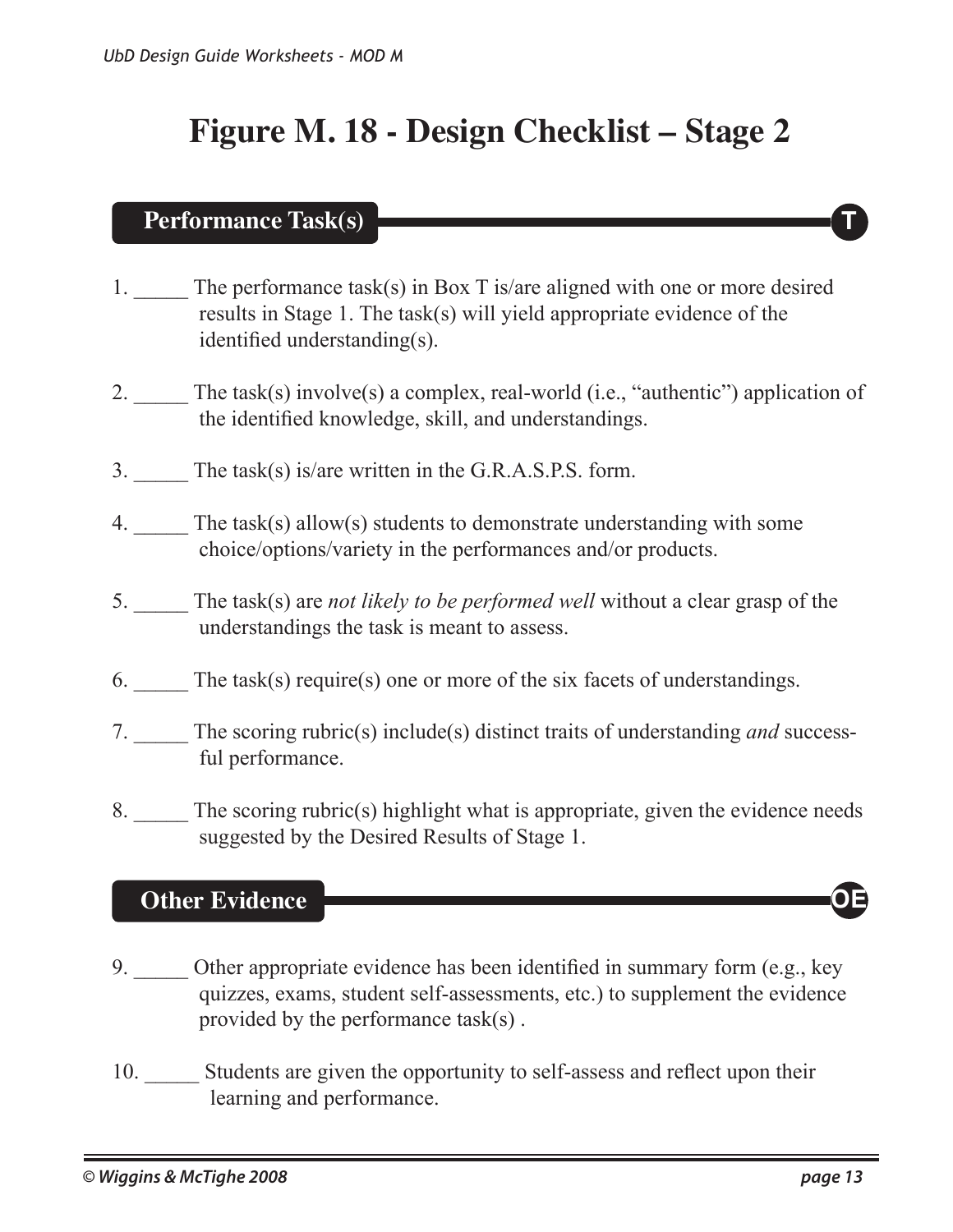## **FIGURE M. 19 ASSESSMENT TIPS & GUIDELINES**

#### **Determine acceptable evidence.**

#### *What evidence will show that students understand and can meet other unit goals?*

#### **Performance Tasks:** The state of the state of the state of the state of the state of the state of the state of the state of the state of the state of the state of the state of the state of the state of the state of the st



- A performance task
	- o Requires *transfer* i.e. a repertoire of knowledge and skill to be used wisely and effectively in a new situation - i.e. used with understanding
	- o Asks students to "do" the subject, not just recall and plug in discrete learning, out of context
	- o Is set in a novel situation, with little or no scaffolding or cues provided: the student has to think through what the task demands as part of the assessment (the "game" vs. the scaffolded and simplified "drills")
	- o should be as realistic as possible, in which students confront the same kinds of challenges, constraints, and options found in the real world
- A task, like any other aspect of STAGE 2, is meant to yield evidence of key elements in Stage 1; it is not meant to be a learning activity: validity is the primary concern, not whether it is interesting or fun as a task.
- A performance "task" may actually involve a variety of situations, performances, and products (i.e. it can be a "complex" task, with related sub-tasks).
- Writing the task in GRASPS form makes it likely that the task will involve authentic transfer: give the student a Goal, a Role, an Audience, a Setting, Performance/product demands, and a set of Standards and criteria by which work will be judged.
- Build in as much differentiation via options and alternatives in the situation(s) as is feasible – *without corrupting the validity of the assessment*. (i.e. the various options should be relatively equal in what they demand and reveal about a student's understanding.)
- The goal is sufficient evidence for each student. Any group component to a task should be matched by evidence about the individual's understanding. This can be accomplished by having separate parts to the task (such as a separate sub-task in which roles and perspective change – e.g. from group design team to solo reviewer) or by quizzes and prompts given to each student (and put in Other Evidence) that assess for the same goals.
- Don't end up unwittingly assessing for evidence unrelated to your goals. Keep asking the "2-question validity test" and its implications: can the task be done well without understanding? Can the task be done poorly by someone with deep understanding? Then, the task will not yield valid evidence, by definition. Be especially careful of demanding a mode or method of assessment that favors some student ability over others in ways that are not at the heart of your goals, e.g. you end up assessing - unfairly - writing ability or multimedia facility instead of understanding of the subject.